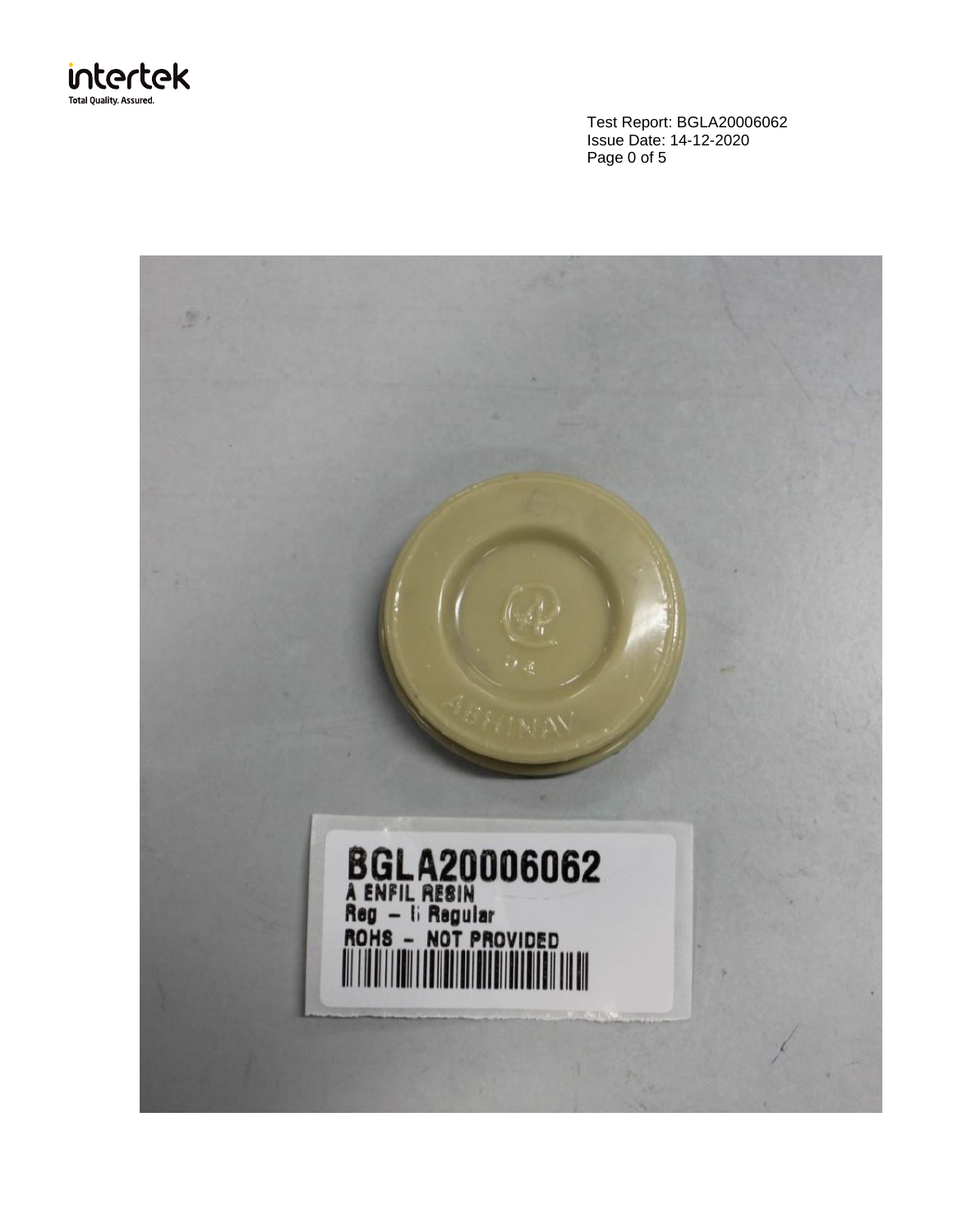

Test Report: BGLA20006062 Issue Date: 14-12-2020 Page 1 of 5

# **REPORT FROM INTERTEK INDIA PVT. LTD**

Applicant: **RAND POLYPRODUCTS PVT. LTD/PUNE** 3A/2. Old Gate No. 1649, Village Ghotawade, Pune, Maharashtra, 412108, India

**ATT'N:** Nayak U.v, Rajiv Dongre,

Sample Description: The submitted samples said to be: One Piece Of ENFIL Resin Sample Submitted.

Test Components: [A]: ENFIL RESIN

| Buyer                   |    | Not provided              |
|-------------------------|----|---------------------------|
| Color                   |    | [A]: ENFIL RESIN          |
| Qty.                    | ÷  | Not provided              |
| Batch no.               | ÷  | 2012114                   |
| Customer                | t  | Not provided              |
| Manufacturer's name     | ÷  | Not provided              |
| Age group               | ÷  | Not provided              |
| Product stage           | ÷  | Not provided              |
| End use                 | ÷  | Not provided              |
| <b>Type</b>             |    | PU                        |
| Nature                  | ÷  | Solid Casting             |
| Country of destination  | ÷. | Not provided              |
| Date Received/Date Test |    | 11 <sup>th</sup> Dec 2020 |
| Started                 |    |                           |

TESTS CONDUCTED:

As requested by the applicant, refer to attached page(s) for details.

## **Intertek India Private Limited**

17/F, Industrial Suburb, 2nd stage, Yeshwanthpur Industrial Area, Bangalore - 560022. Karnataka. India. Tel : 080 - 40213700 Fax :080 – 40213960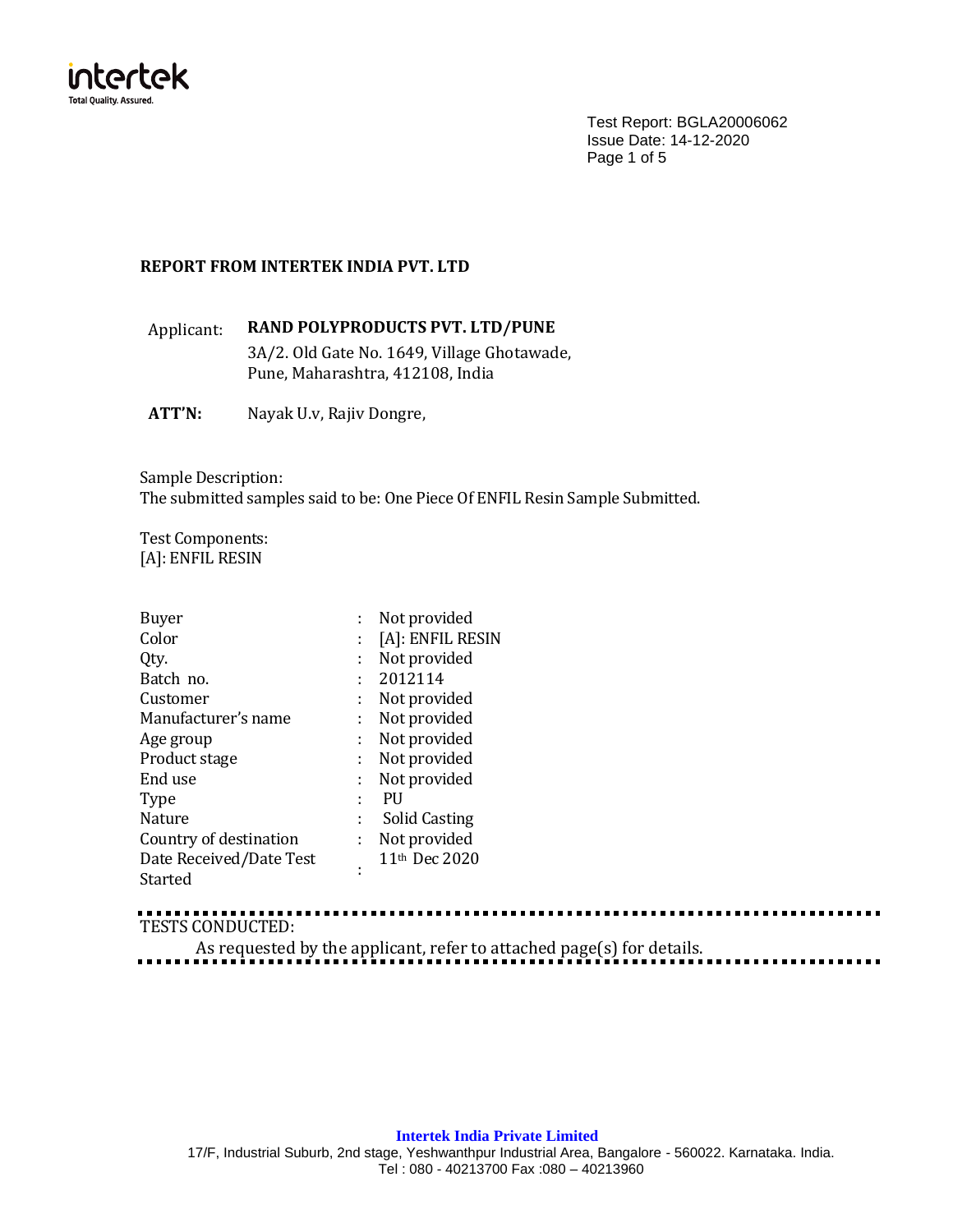

Test Report: BGLA20006062 Issue Date: 14-12-2020 Page 2 of 5

# **CONCLUSION:**

---------

| <b>TESTED SAMPLE</b> | <b>STANDARD</b>                                                   | <b>RESULTS</b> |
|----------------------|-------------------------------------------------------------------|----------------|
|                      | RoHS Annex II of 2011/65/EU and<br>Amendment (EU) 2015/863 RoHS-3 | Pass           |

**AUTHORIZED BY FOR INTERTEK INDIA PRIVATE LIMITED [ANALYTICAL – BANGALORE]**

**PEEZU** 

**AATHEESWARAN S Laboratory Manager - Analytical**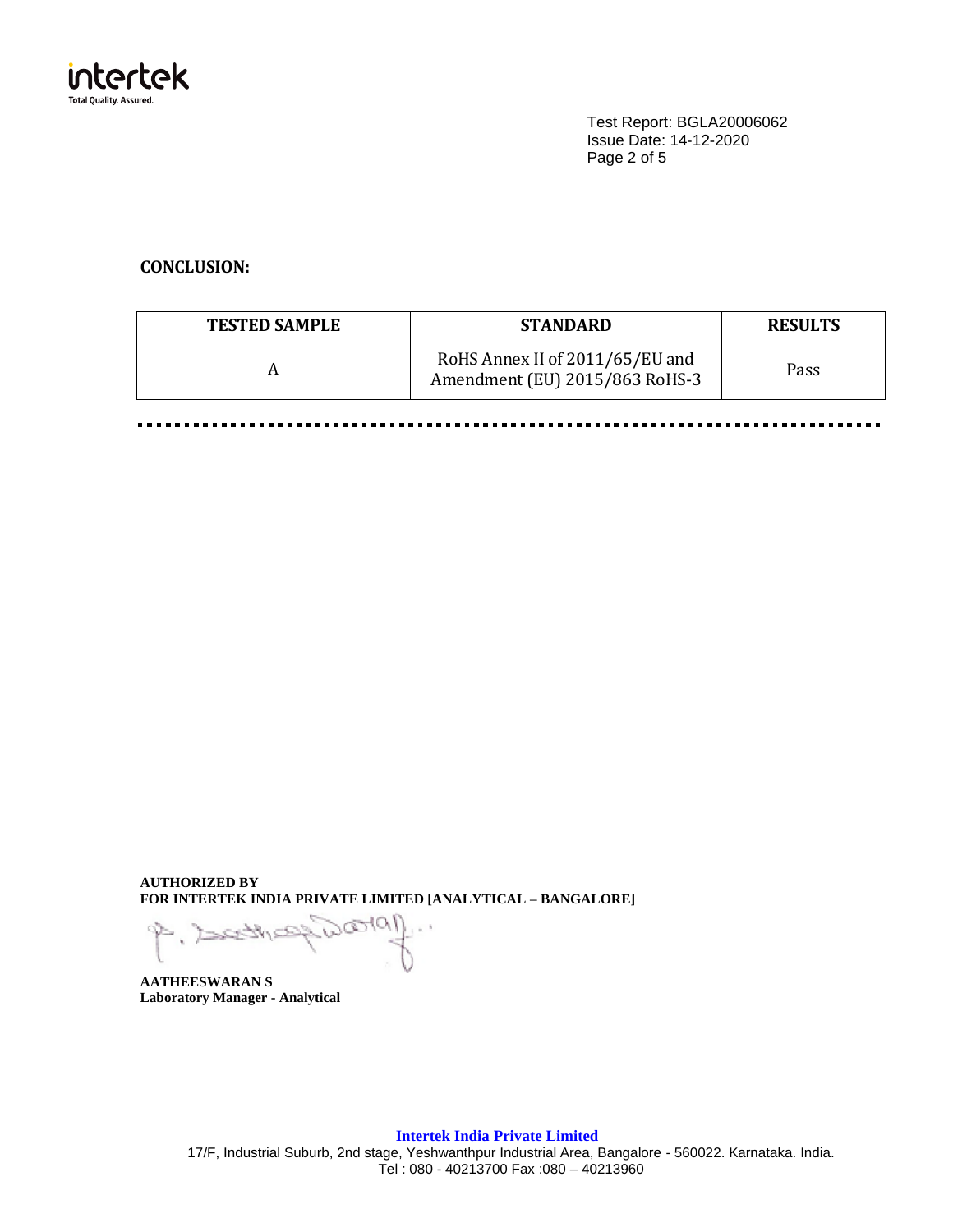

Test Report: BGLA20006062 Issue Date: 14-12-2020 Page 3 of 5

# **Test Result Summary :**

|                            | <b>Test Method</b> |                                                                                                                                                                                                   | <b>Result</b> | <b>RL</b> |  |
|----------------------------|--------------------|---------------------------------------------------------------------------------------------------------------------------------------------------------------------------------------------------|---------------|-----------|--|
| <b>Test Item</b><br>Unit   |                    | (A)                                                                                                                                                                                               |               |           |  |
| <b>Heavy Metal</b>         |                    |                                                                                                                                                                                                   |               |           |  |
| Cadmium (Cd) Content       | ppm                | With reference to IEC 62321-<br>5: 2013, by microwave or<br>acid digestion and<br>determined by ICP-OES.                                                                                          | ND.           | 2         |  |
| Lead (Pb) Content          | ppm                | With reference to IEC 62321-<br>5:2013, by microwave or<br>acid digestion and<br>determined by ICP-OES.                                                                                           | ND.           | 2         |  |
| Mercury (Hg) Content       | ppm                | With reference to IEC 62321-<br>4:2013+AMD1:2017, by<br>microwave or acid digestion<br>and determined by ICP-OES.                                                                                 | <b>ND</b>     | 2         |  |
| Chromium VI (Cr6+) Content | ppm                | With reference to IEC 62321-<br>7-2: 2017, organic solvent<br>was used to dissolve or swell<br>sample matrix, followed by<br>alkaline digestion and<br>determined by UV-Vis<br>Spectrophotometer. | ND.           | 1         |  |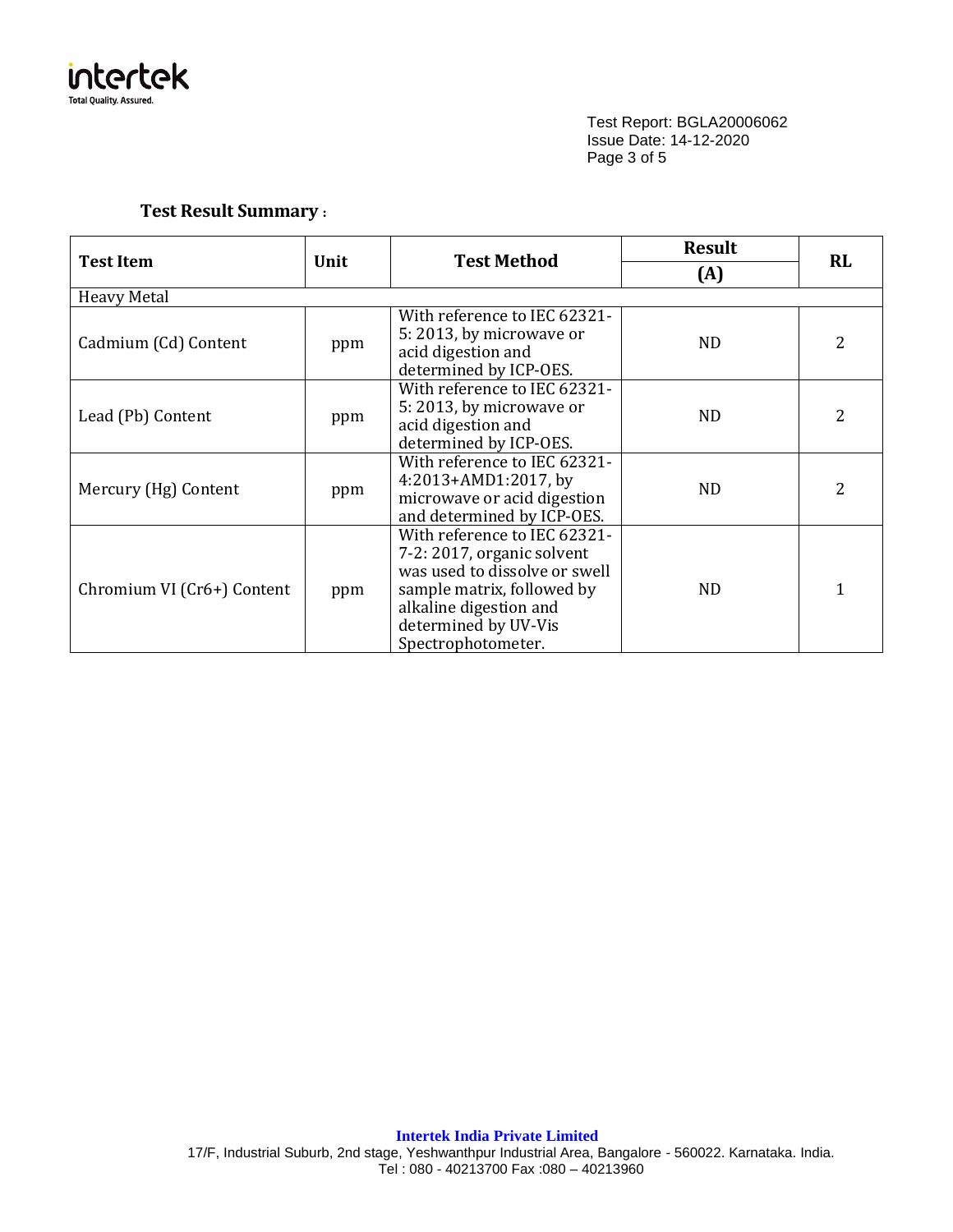

Test Report: BGLA20006062 Issue Date: 14-12-2020 Page 4 of 5

| <b>Test Item</b>                                     | Unit | <b>Test Method</b>                                                                                                                                    | <b>Result</b><br>(A) | RL |
|------------------------------------------------------|------|-------------------------------------------------------------------------------------------------------------------------------------------------------|----------------------|----|
| <b>Polybrominated Biphenyls (PBBs)</b>               |      |                                                                                                                                                       |                      |    |
| Monobrominated Biphenyls<br>(MonoBB)                 | ppm  |                                                                                                                                                       | <b>ND</b>            | 5  |
| Dibrominated Biphenyls<br>(DiBB)                     | ppm  |                                                                                                                                                       | <b>ND</b>            | 5  |
| Tribrominated Biphenyls<br>(TriBB)                   | ppm  |                                                                                                                                                       | <b>ND</b>            | 5  |
| Tetrabrominated Biphenyls<br>(TetraBB)               | ppm  | With reference to IEC 62321-                                                                                                                          | <b>ND</b>            | 5  |
| Pentabrominated Biphenyls<br>(PentaBB)               | ppm  | 6: 2015, by solvent<br>extraction and determined                                                                                                      | <b>ND</b>            | 5  |
| <b>Hexabrominated Biphenyls</b><br>(HexaBB)          | ppm  | by GC-MS and further HPLC-<br>DAD confirmation when                                                                                                   | <b>ND</b>            | 5  |
| <b>Heptabrominated Biphenyls</b><br>(HeptaBB)        | ppm  | necessary.                                                                                                                                            | <b>ND</b>            | 5  |
| <b>Octabrominated Biphenyls</b><br>(OctaBB)          | ppm  |                                                                                                                                                       | <b>ND</b>            | 5  |
| Nonabrominated Biphenyls<br>(NonaBB)                 | ppm  |                                                                                                                                                       | <b>ND</b>            | 5  |
| <b>Decabrominated Biphenyl</b><br>(DecaBB)           | ppm  |                                                                                                                                                       | <b>ND</b>            | 5  |
| <b>Polybrominated Diphenyl Ethers (PBDEs)</b>        |      |                                                                                                                                                       |                      |    |
| Monobrominated Diphenyl<br>Ethers (MonoBDE)          | ppm  |                                                                                                                                                       | <b>ND</b>            | 5  |
| Dibrominated Diphenyl Ethers<br>(DiBDE)              | ppm  |                                                                                                                                                       | <b>ND</b>            | 5  |
| <b>Tribrominated Diphenyl Ethers</b><br>(TriBDE)     | ppm  |                                                                                                                                                       | <b>ND</b>            | 5  |
| <b>Tetrabrominated Diphenyl</b><br>Ethers (TetraBDE) | ppm  | With reference to IEC 62321-<br>6: 2015, by solvent<br>extraction and determined<br>by GC-MS and further HPLC-<br>DAD confirmation when<br>necessary. | ND                   | 5  |
| <b>Pentabrominated Diphenyl</b><br>Ethers (PentaBDE) | ppm  |                                                                                                                                                       | <b>ND</b>            | 5  |
| <b>Hexabrominated Diphenyl</b><br>Ethers (HexaBDE)   | ppm  |                                                                                                                                                       | ND                   | 5  |
| <b>Heptabrominated Diphenyl</b><br>Ethers (HeptaBDE) | ppm  |                                                                                                                                                       | ND                   | 5  |
| <b>Octabrominated Diphenyl</b><br>Ethers (OctaBDE)   | ppm  |                                                                                                                                                       | <b>ND</b>            | 5  |
| Nonabrominated Diphenyl<br>Ethers (NonaBDE)          | ppm  |                                                                                                                                                       | ND                   | 5  |
| <b>Decabrominated Diphenyl Ether</b><br>(DecaBDE)    | ppm  |                                                                                                                                                       | <b>ND</b>            | 5  |